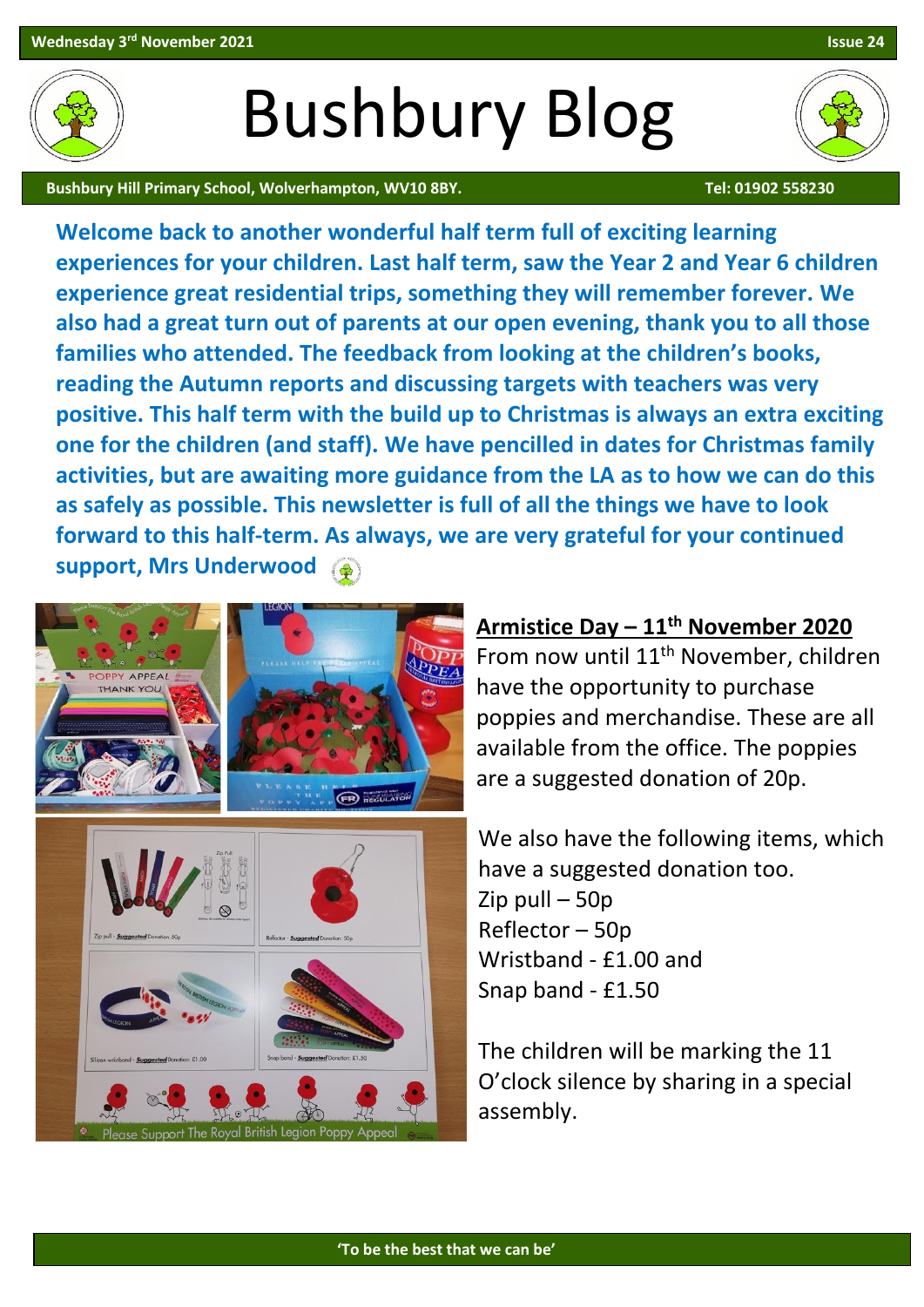### **TOMORROW (4.11.21) is Our Diwali Day**

Children are invited to wear bright colours or traditional Indian dress. Children will learn about the festival of light and make crafts that they will bring home and show you.

## **Thursday 11th November – Pantomime - Oh no it's not!**

Children from Years 1 – 6 are being treated to the

pantomime of Beauty and the Beast in the afternoon. Nursery and Reception will have a Magic Christmas treat on the morning of Monday 13<sup>th</sup> December.

### **15 th – 19th November is Anti-Bullying week**

The theme this year is 'One Kind Word'. Monday 15<sup>th</sup> is **WEAR ODD SOCKS DAY** – which is linked to understanding about diversity and celebrating that we are all unique and all special. Children are being asked to wear 'odd socks' the



wackier, the better!On Wednesday, 5B will be learning a play in a day and performing it for us. In class, children will be completing fun activities too.

# **Friday 19th November – Children in Need Pyjama and Biscuit Day**



We're doing a double whammy this year! School council have decided they would like all children and staff to come in PJs in return for a £1 donation. Plus, they loved Angie, our cook's biscuits so much that they are asking her to bake 350 Pudsey cookies again

that they can sell on this day. If you would like your child to also have a biscuit, please send in an additional 50p in a named enveloped. Thank you for your support. All money is to go to class teachers as they will collect when doing the register, thank you.





### **Christmas cards and gifts!**

**Your child has designed their own Christmas card and soon will be bringing this home to you. Please fill in the envelope and return money to school by Thursday 18th November please. Thank you.** 

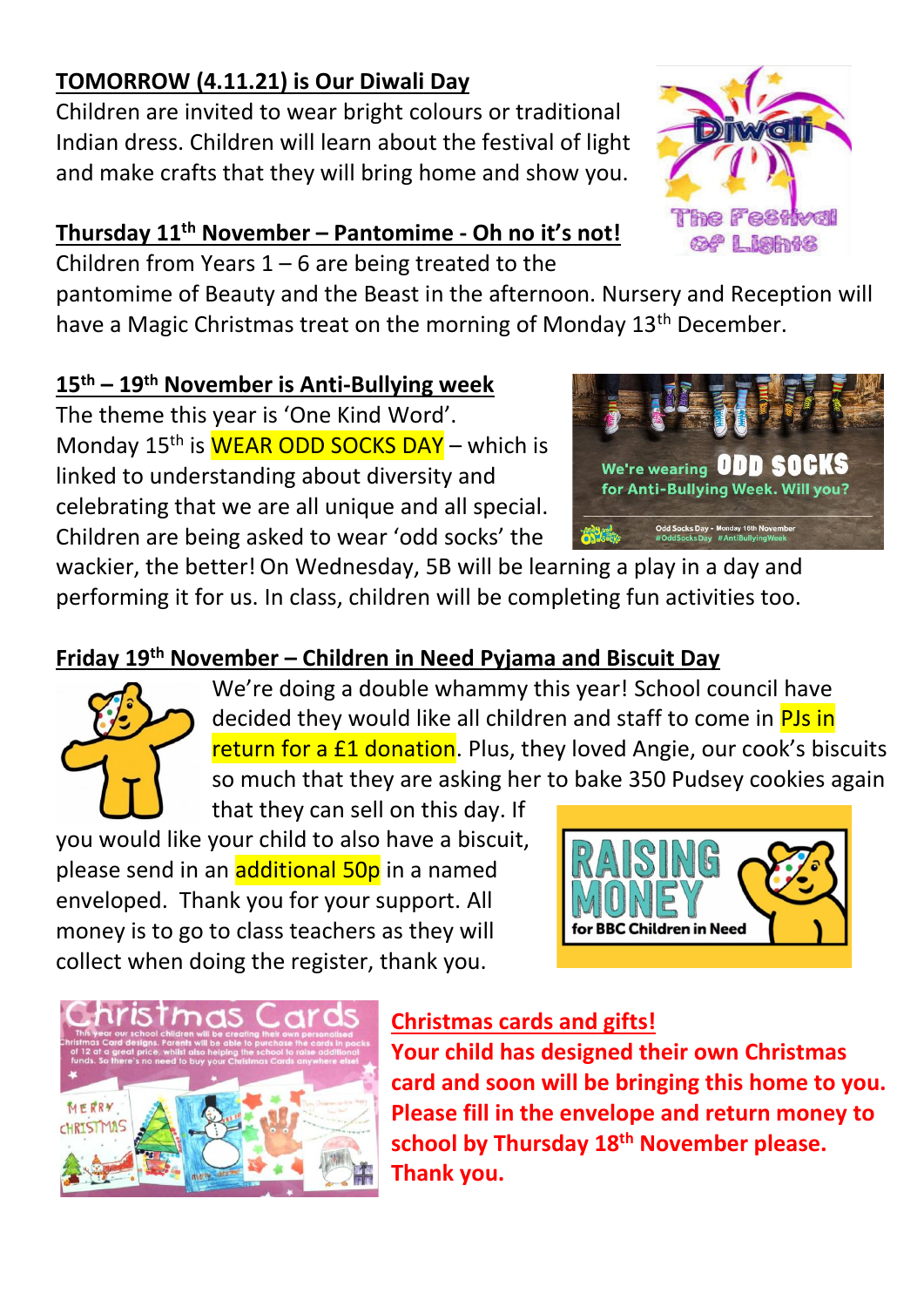

#### **Thank you for parking safely**

Parking is always tricky at the end of the day, especially as now we have not got a staggered finish. Please remember to walk if you can and if you need to drive, to park where it is safe and legal. Thank you.

#### **Lessons start at 8:45am – Be on time!**



Please ensure your child is in school on time everyday. School starts at 8:45am. It is important that children are not missing ANY lessons. For children not coming in for breakfast, gates open at 8:35 and close at 8:45am.



#### **Reception children in Miss Preston's class**

Now that they are familiar with our school and where the classroom is, children can walk across to the classroom by themselves in the morning. If parents need to talk staff, they will be available at the end of the day when you collect or you can pass a message on via our office team. A member of staff will always be on the gate to welcome children and give hand sanitiser.



#### **PARENT COMMUNICATIONS**

Please remember that our school uses 'class dojo' as a messaging system to provide updates on your child's work, progress and important things happening in class. The Bushbury Blog comes out once

a half term, but all other information is shared this way, so please stay connected.